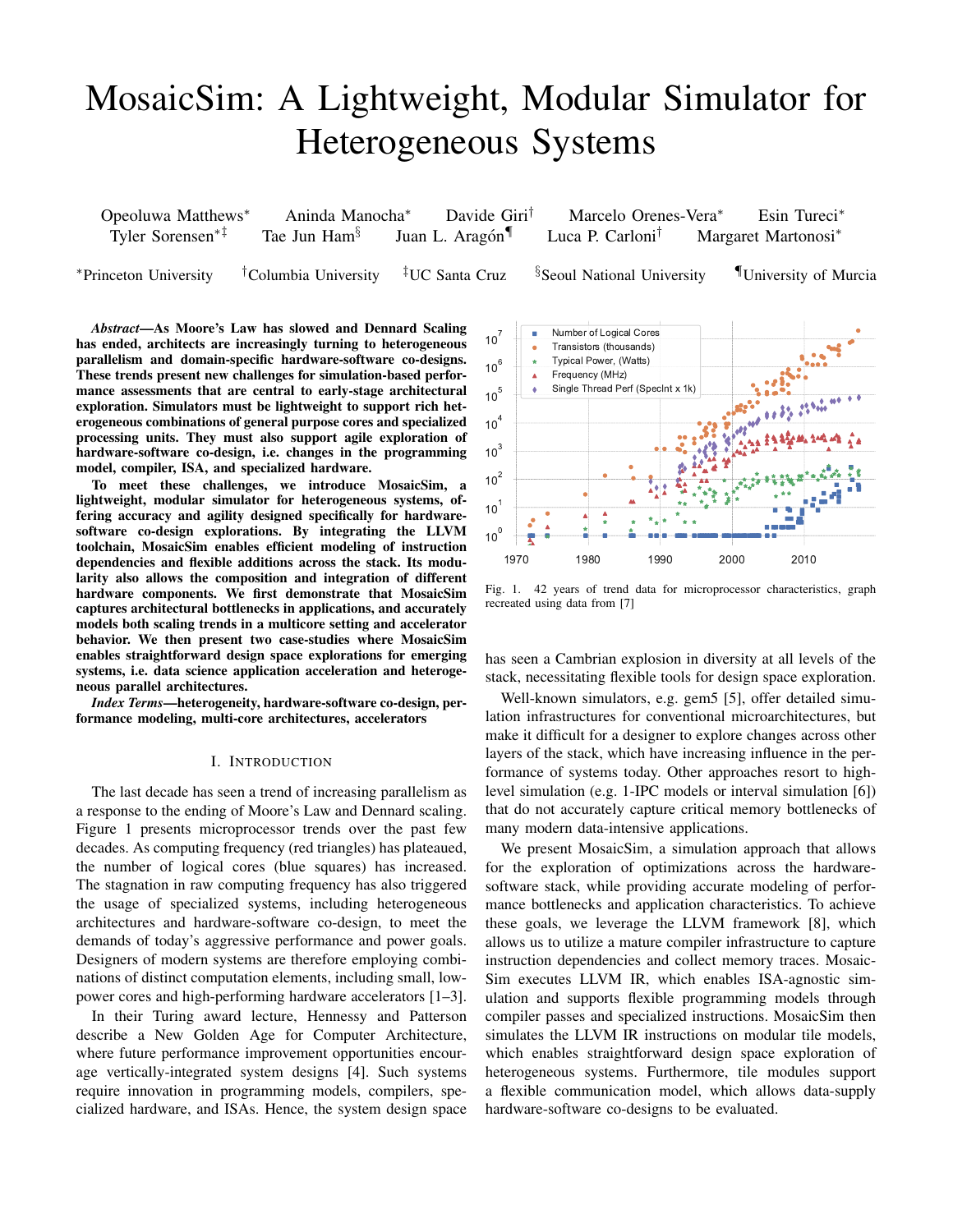

Fig. 2. MosaicSim integrates different modules (e.g. CPUs and accelerators) via the Interleaver, which combines module behaviors into system-wide performance estimates.

To summarize, MosaicSim is a lightweight, modular simulator for heterogeneous and hardware-software co-design systems. Its main contributions are:

- Enabling flexible programming models, compiler techniques and ISAs through integration with LLVM.
- Abstract tile models, which capture key performance microarchitectural details for a variety of core models and accelerators.
- A holistic simulation approach that allows for the composition of different hardware tiles and communication structures, allowing for the simulation of complex heterogeneous systems.

We evaluate MosaicSim and demonstrate that it:

- Accurately captures trends on existing parallel architectures and accelerators (Section VI).
- Is able to simulate complex heterogeneous systems, illustrated through three case studies (Section VII).

# II. MOSAICSIM OVERVIEW

This section describes an overview of the MosaicSim simulation methodology. At a high level, MosaicSim provides tile-based models of different hardware units, including cores, accelerators, and caches, with an *Interleaver* that composes their behaviors to provide total system estimates.

Tiled System Model: Figure 2 displays the tiled system model in MosaicSim. The overall design represents an SoC comprised of CPU and accelerator tiles. Each tile in the SoC has a model of its events that contribute to the performance and power of the entire system, and the Interleaver coordinates the interactions of events from different tiles. MosaicSim simulates a simple homogeneous chip multiprocessor by instantiating several CPU tiles and allowing the Interleaver to coordinate their interactions, e.g. coordinating shared memory hierarchy behavior. Additionally, MosaicSim can simulate more heterogeneous processors by providing (and hence, interleaving) more diverse models. As a design process evolves, accelerators or other specialized hardware can be incorporated as Section IV describes. The direct linkage with an LLVM-based compiler allows straightforward decomposition into models for different units.

As an early-stage tool that targets design space exploration for hardware-software co-design, MosaicSim focuses on kernel simulation. This allows for modeling compute or memory bottlenecks in order to provide hardware designers with the necessary insight to make design decisions (e.g. employing accelerators) accordingly. MosaicSim is not restricted to kernel modeling and can simulate arbitrary codes as long as LLVM-IR can be obtained. However, full application simulation requires performance models that are often only available in later design stages, e.g. filesystem I/O and system calls.

Timing Integration: Distinct tiles may use different notions of execution timing and are modeled to operate concurrently. The Interleaver queries tiles to advance them through the next time unit of execution. Tiles may run at different clock speeds, so the Interleaver queries and coordinates their events accordingly. To communicate, tiles create inter-tile events and enqueue them for the Interleaver to manage. The Interleaver is then responsible for sending a transaction to its destination tile at the right time; it does so by explicitly invoking a destination tile to receive and process message events.

Compiler and Software-Hardware Interface: MosaicSim uses LLVM IR as its ISA, so it is closely integrated with a mature and open-source compiler framework. Wide support for LLVM frontends allows the compiler to take inputs from a variety of languages. While MosaicSim's most developed front-end is C/C++ through Clang [9], we also have prototype support for Python (via Numba [10]) and performance modeling for TensorFlow Keras [11]. The compiler allows further programmer directives to guide hardware components to simulate. For example, the programmer can utilize an accelerator API with common functions (e.g. matrix multiplication) to invoke an accelerator model for specific compute tasks, thus allowing the exploration of design performance trade-offs. New instructions, programming paradigms, and pragmas can be straightforwardly added as functions calls identified through LLVM passes. Relevant parameters can then be relayed to the simulator through traces. The compiler generates dependency graphs of LLVM IR that the simulator can map onto distinct tiles or analyze for lightweight performance estimation.

#### *A. Lightweight Tile Models using Dependence Graphs*

Tile models begin as abstract models based on data dependence graphs derived from LLVM IR. Namely, from a full software application written in a compatible language, the compiler can identify kernels for which to perform dependence analysis to create a graph-based model. Section III describes how such models can account for different hardware characteristics to reflect issue width, in- or out-of-order execution, and other processor attributes.

Execution Modeling: In graph-based tile models, a *node* corresponds to a static operation (instruction) and keeps track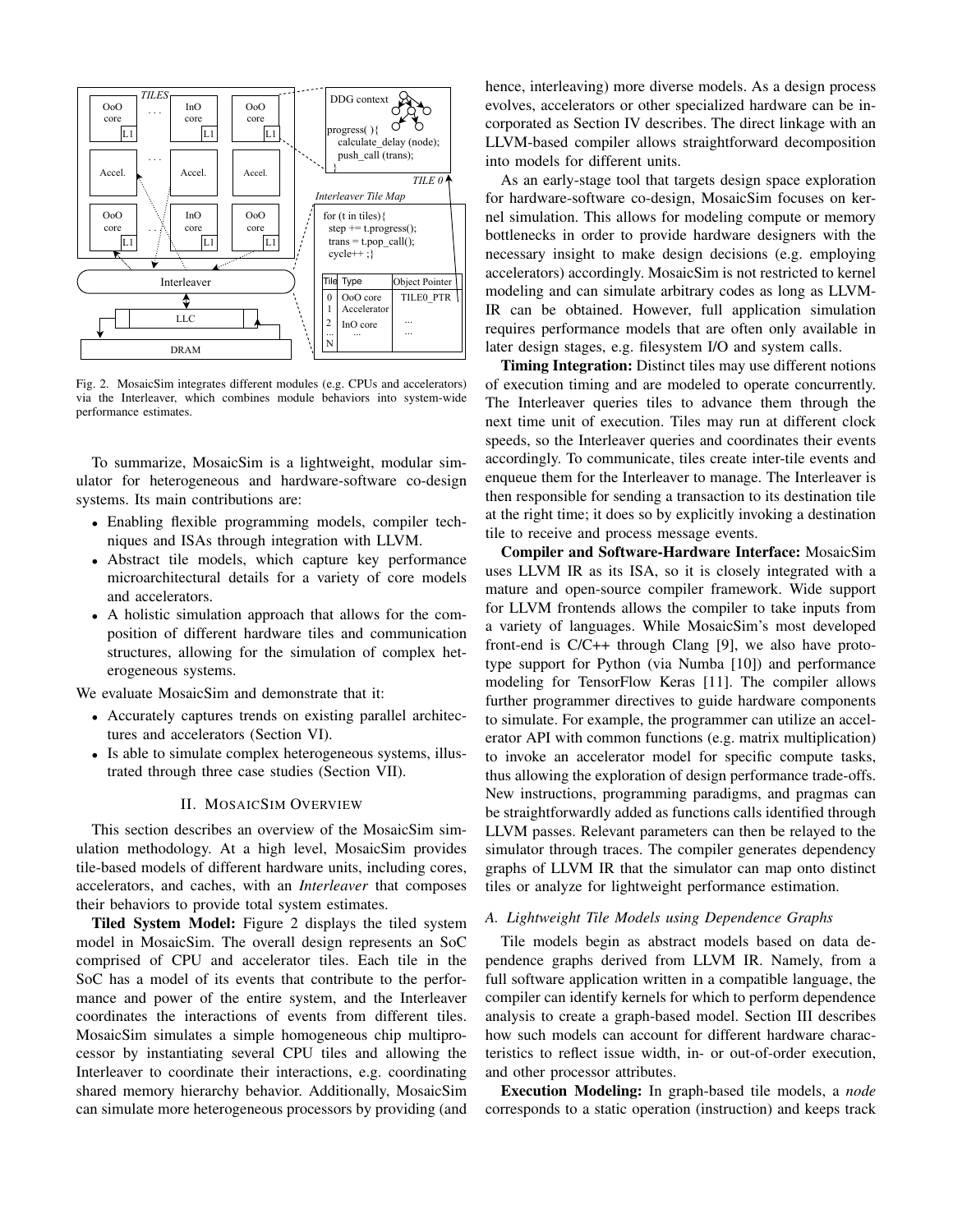of its dependents and parents<sup>1</sup>. Dependence analysis is performed to identify basic blocks, which are single-entry, singleexit collections of static instructions in LLVM [12]. Each basic block can have many dynamic instances (e.g. when a basic block is executed repeatedly in a for loop), so we call such instances *Dynamic Basic Blocks* (DBBs). In a for loop, the basic block remains the same each iteration, but the iteration variable maps to different values, creating different DBBs. *Terminator nodes*, or exit points (e.g. jump instructions), have edges to DBBs that could be executed next.

In order to perform dependence analysis, MosaicSim relies on (1) a Static *Data Dependency Graph* (DDG) Generator and (2) a *Dynamic Trace Generator* (DTG). Both tools operate on compiled source code with the kernel annotated. The static DDG Generator uses a series of LLVM passes to capture static inter-instruction dependencies and provide a graphical representation of the source code. This representation can involve many DBBs. Figure 3 illustrates MosaicSim's execution modeling for a core to run a non-speculative example. Nodes in DBBs correspond to instructions, while edges capture data and control flows within and across DBBs.

Since memory dependencies and control flow paths cannot be completely determined statically, the DTG uses an LLVM pass to create an instrumented x86 executable that, when run, writes two trace files: (1) a control flow trace that records the dynamic control flow decisions; and (2) a memory trace that records the addresses for each memory access. Following the native run on the host machine, MosaicSim uses these trace files in the core model, allowing cycle-driven simulation of different execution possibilities (e.g. in-order vs. out-of-order).

Data Dependencies: The DTG outputs information on all addresses accessed, but address aliasing can occur until the program actually resolves the addresses. Thus, MosaicSim implements a *Memory Address Orderer* (MAO), to ensure that true memory dependencies (i.e. Read-After-Write dependencies) are respected. The MAO is populated with memory operations in program order, and can be instantiated with various parameters, e.g. to model a traditional Load-Store Queue (LSQ) in core models (see Section III).

Before a store instruction executes, it checks the MAO to ensure that there exists no incomplete older memory access with a matching or unresolved address. A load only needs to ensure that there exists no incomplete older store with a matching or unresolved address. If these conditions are not met, the memory operation and its dependent instructions stall.

Control Flow Dependencies: MosaicSim serially launches DBBs based on the control flow path trace and the amount of resources devoted to the core model (see Section III-A). Since multiple tiles each run multiple DBBs, the Interleaver coordinates event timing and communication among tiles (detailed in Section II-C) and with the memory hierarchy.

The DTG provides a list of basic block IDs in execution order. For each ID in the list, MosaicSim launches a new DBB based on the corresponding static basic block. A DBB

<sup>1</sup>We use *node* and *instructions* interchangeably.

becomes *live*, or is launched, only after the terminator node that branches to it has completed. Instructions cannot execute unless the DBB they belong to has been launched. Note, however, that despite the serial launching of DBBs, MosaicSim can have multiple live DBBs at a given time because a terminator node is not necessarily the last instruction to be completed. For example, terminator node  $\omega$  in Figure 3 can be reached in just 5 cycles, but it may take longer to reach node  $(12)$ . Thus, new DBBs for a particular basic block are launched when the terminator node has been reached regardless of whether the current DBB has finished. This leads to a variable number of in-flight DBBs per static basic block.

In summary, MosaicSim enforces the following rules to respect data and control flow dependencies:

- 1) An instruction cannot be issued unless its DBB has been created *and* all of its parent nodes have completed.
- 2) When an instruction completes, MosaicSim attempts to issue its dependents, while also decreasing the dependents' count of uncompleted parents. Dependents with no additional uncompleted parents can be issued (subject to hardware resource constraints, as discussed in Section III-A).
- 3) When a terminator node completes and if resource limits have not been reached, the Interleaver launches the next DBB based on the control flow path trace from the DTG.

#### *B. Task to Tile Mappings*

A tile executes a *kernel*, which is given as a specially named LLVM function. Different kernels can be mapped to different tiles if distinct DDGs and traces are generated.

Currently, MosaicSim provides a single program, multiple data (SPMD) approach. That is, the user writes one kernel function  $K$  and queries a unique tile ID and number of tiles from the execution environment. This provides a familiar and general parallel programming model, similar to MPI and CUDA. The user specifies the number of tiles  $T$  at compile time and the DDG generates  $T$  graphs of  $K$ . The compiler then creates a native binary that executes  $K$  with  $T$  threads using OpenMP, generating the necessary traces.

Accelerator tiles (further detailed in Section IV) can be invoked via an API of common accelerated functions, e.g. SGEMM. The DDG captures the accelerator call and the DTG records the relevant parameters, e.g. matrix dimensions. During simulation, the accelerator node in the DDG is matched with the trace parameters and the accelerator model is invoked. Sections VII highlights examples of accelerator use.

#### *C. Inter-Tile Communication*

Tiles operate alongside each other, each being called upon by the Interleaver (Figure 2) to take a single-cycle step. Tiles can communicate through a traditional shared memory hierarchy, in which memory instructions (i.e. loads and stores) are dispatched to a memory model (discussed in Section V).

Two tiles can additionally communicate with each other through generic *messages*, which can be stored in internal tile buffers. This is realized through a simple message passing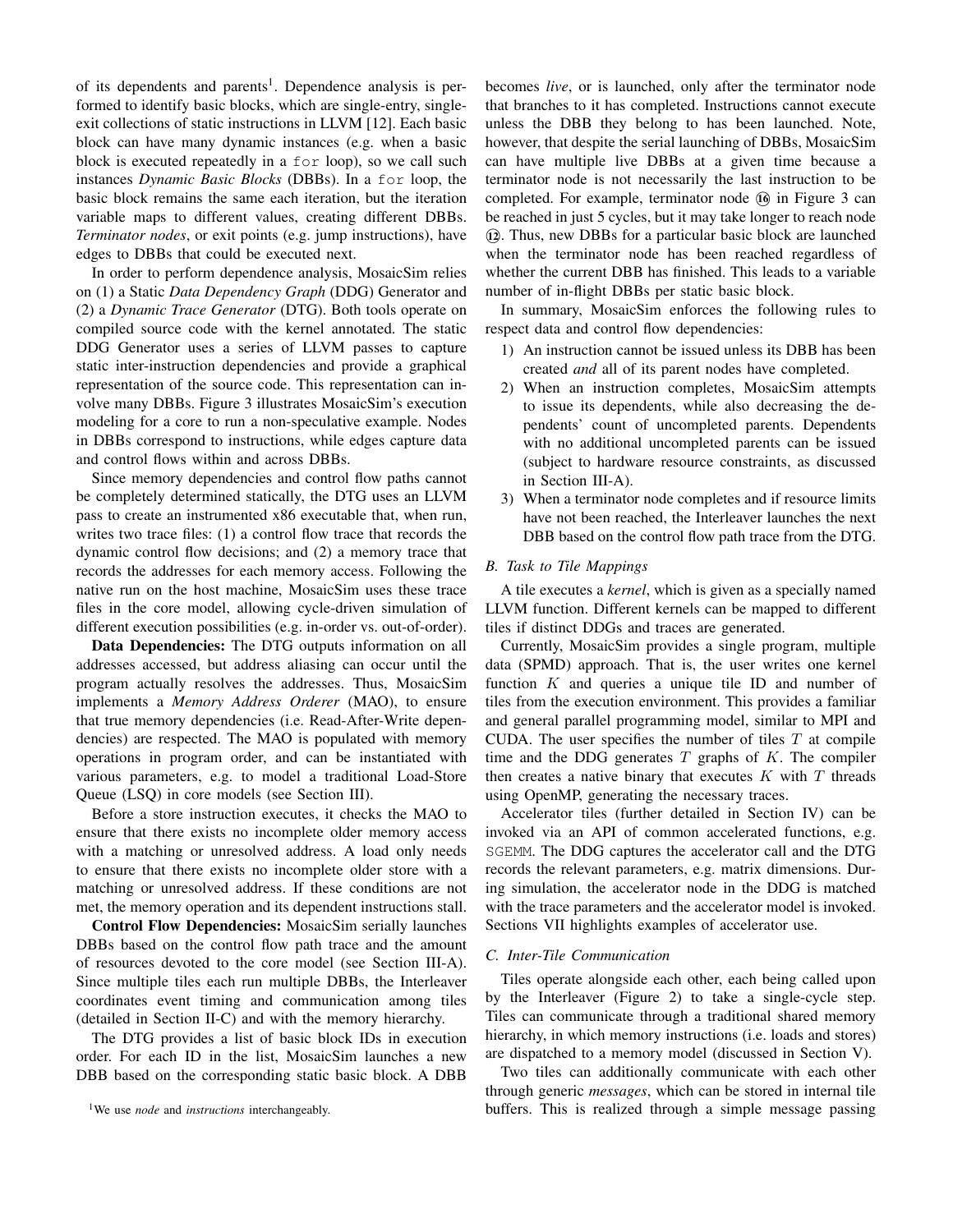

Fig. 3. MosaicSim's Execution Modeling Flow

API (i.e. send, recv). The Interleaver buffers all send instructions issued. When the receiving tile issues a recv instruction, the Interleaver matches it with the buffered message. This model is simple, generic, and can be used to build more complicated and specialized inter-tile communication models. Section VII-A discusses how these features can be used to implement a Decoupled Access/Execute system [13].

# III. FAST ABSTRACT TILE MODELS IN MOSAICSIM

As previously described, MosaicSim can simulate various tile models that estimate the performance and power costs of a region of LLVM IR. Analysis of the LLVM IR dependence graphs can be shaped to accurately reflect the resource constraints of different tile design choices. This section describes the modeling of different execution scenarios that correspond to microarchitectural resource limits for different tile models.

#### *A. Microarchitectural Resource Limits*

In order to be instantiated, a core tile model requires several microarchitectural resource parameters, such as issue width, RoB size, LSQ size, and the number of functional units. Based on these limits, MosaicSim manages resources to accurately model in-order, out-of-order, and accelerator tiles.

Issue Width: MosaicSim models a superscalar issue width W by maintaining a count of issued instructions and ensuring that no more than  $W$  instructions can issue each cycle.

ROB: To model an ROB, MosaicSim creates IDs for all instructions that are assigned at DBB creation time. Mosaic-Sim maintains a sliding instruction window (starts with ID 0 and spans the instruction window size) that only allows instructions with IDs within the window to issue. When the oldest issued instruction completes, MosaicSim slides the instruction window forward to issue a younger instruction.

LSQ Size: To model the LSQ, MosaicSim uses the MAO (described in Section II-A) to track loads and stores and ensure that instructions cannot issue if the MAO is full. Memory operations free up space on the MAO upon completion.

Live DBB Limits: MosaicSim provides the option of limiting the number of live DBBs that can run concurrently for each basic block. This limit mimics restricting how many replicated circuits for a loop body appear in a hardware accelerator. Entire DBBs (and their instructions) cannot be launched if the live DBB limit for their basic block has been reached.

Functional Unit Limits: MosaicSim can limit the number of available functional units for each instruction type. It maintains a count of all issued, incomplete instructions and the functional units they utilize. There must be an available functional unit in order to issue an instruction. When instructions complete, they free up the functional units they occupied.

### *B. Instruction Costs*

Individual instructions in MosaicSim have both a latency cost (cycles) and energy cost (Joules). These costs can be predetermined (computation instructions) or dynamic (memory operations). After an instruction with a fixed cost is issued, MosaicSim ensures that it does not complete until its global cycle count has progressed through the latency of the instruction. The fixed energy cost of the instruction is then added to a running total. For instructions with a dynamic cost (e.g. a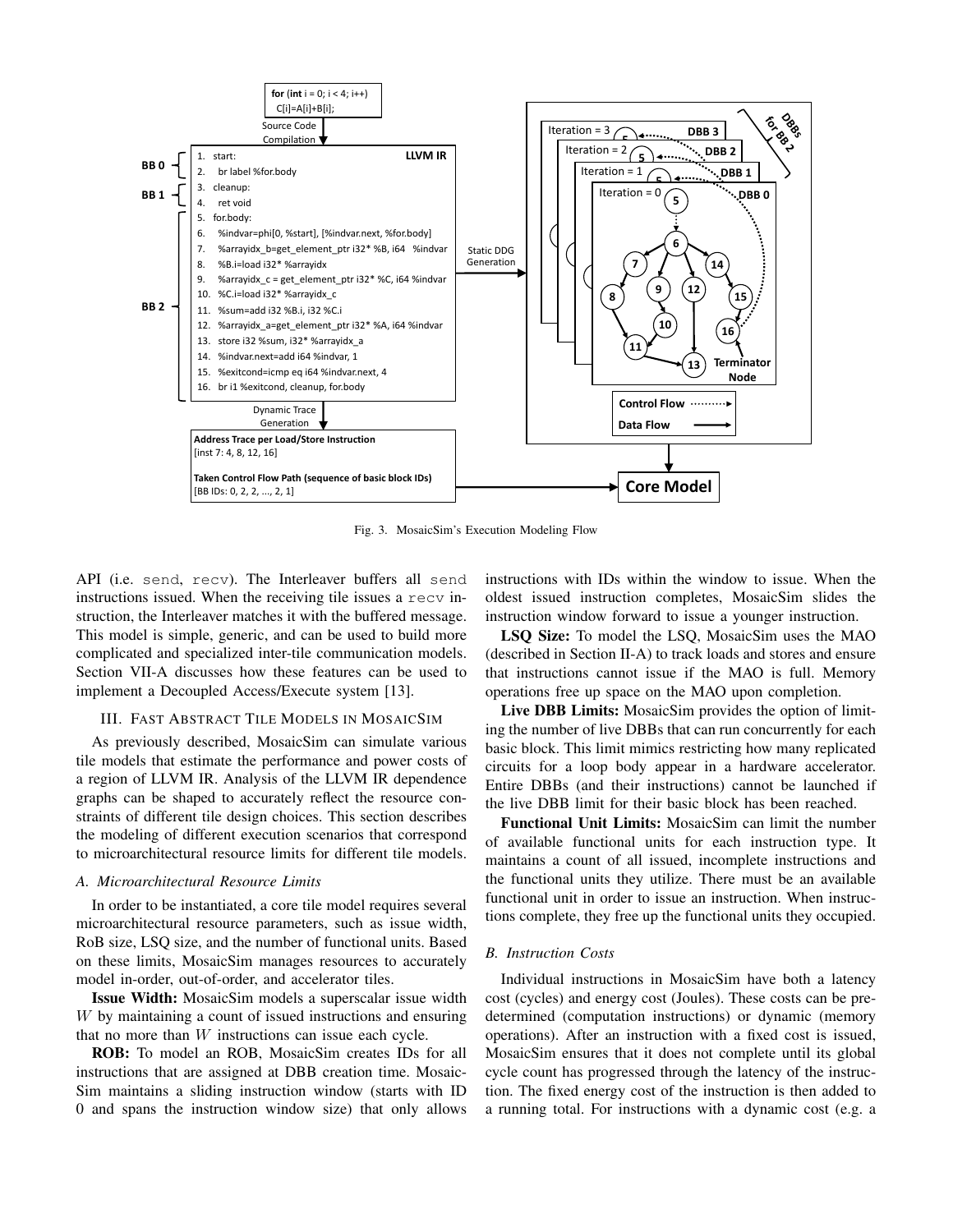memory instruction), cost values are determined by querying the memory hierarchy and are subject to factors such as memory contention and cache misses (detailed in Section V).

## *C. Speculation*

MosaicSim is designed to flexibly explore several opportunities for speculation. MosaicSim models control-flow speculation by adding a misprediction latency whenever a modeled branch predictor contradicts the pre-determined control flow path provided by the DTG<sup>2</sup>. By default, MosaicSim must wait until it encounters the terminator node of a basic block before launching a new DBB. However, with speculation, the next DBB can be launched immediately, which makes instructions in the newly launched DBB eligible to be issued. Instructions in a mispredicted path are never executed, as is similar with other instrumentation-based or direct-execution simulators (e.g. Sniper [14] or ZSim [15]).

MosaicSim also leverages information from the DTG to provide an option for perfect *memory address alias speculation*. Since the trace holds information on *all* addresses for all instructions before starting the simulation, MosaicSim knows if any pair of accesses have aliasing addresses ahead of time. Hence, it can "perfectly anticipate" aliasing occurrences and potentially issue memory instructions in the presence of unissued, older instructions with unresolved memory addresses.

### IV. ACCELERATOR SIMULATION

As shown in Figure 2, MosaicSim supports the simulation of heterogeneous SoCs comprised of CPUs and accelerators. MosaicSim offers two styles of accelerator simulation for design progressions from high-level to detailed.

Pre-RTL Accelerator Modeling: Early in the design process, pre-RTL accelerator modeling can help determine which accelerators are useful without their RTL designs. For this purpose, MosaicSim can model accelerators using the same graph-based approach as previously described for CPUs, but with different hardware resource constraints. Fixed-function accelerator models provision hardware resources based on application-specific factors (e.g. loop unroll length and parallelism opportunities). MosaicSim provides knobs to specify the number of active DBBs per basic block (i.e. hardwaresupported loop unrolling), number of functional units, etc. In addition, one can use MosaicSim to explore the relaxation of hardware constraints, such as RoB size and instruction window. Rather than targeting a specific hardware implementation, these features enable a high-level exploration of the extent to which an application can benefit from hardware acceleration.

RTL Accelerator Modeling: Later in the design process, MosaicSim allows a high-level accelerator model to be replaced by a more detailed one based on an actual RTL implementation of the accelerator. This is essentially a substitution of one (or several) of the tile models depicted in Figure 2.



Fig. 4. (a) The accelerator's modules operate in a pipeline with a multiport, multi-bank private local memory. (b) Computation and communication overlap during the accelerator execution.

## *A. Accelerator Invocation*

When MosaicSim invokes an accelerator, the Interleaver queries the accelerator tile for latency and resource usage information. For graph-based accelerator modeling, this invocation is similar to that of CPU models.

For detailed RTL accelerator modeling, MosaicSim provides an interface tailored to such evaluations. The Interleaver runs a C++ performance model of the accelerator tile, which takes as input two sets of parameters: (1) a standard set of generic system parameters, e.g. technology node, maximum memory bandwidth, number of accelerator instances to be invoked in the system; and (2) a set of accelerator configuration parameters, e.g. number of inputs, input and output sizes. When queried, the accelerator tile model returns to the Interleaver a set of performance estimates, e.g. clock cycles, bytes of memory accessed, and average power consumption. This accelerator data is then included in the final performance results reported by MosaicSim. Individual accelerator tiles can be implemented in various ways as long as they abide by the Interleaver's interface. We next describe our primary methodology for generating the accelerator tile models.

## *B. RTL Accelerator Model Design*

The RTL accelerator modeling approach focuses on accelerators with predictable memory access patterns, i.e. independent accesses. However, the overall MosaicSim approach is more general and can support tile models with any access patterns.

In this modeling approach, accelerators are designed by leveraging the accelerator design flow of the open-source ESP project [16–18], which eases the design effort by using templates to automatically generate most of the accelerator source code. Accelerators are first designed in SystemC and then sent through Cadence's Stratus High-Level Synthesis (HLS) tool to produce an RTL implementation. This methodology is applicable to other languages and tools, for instance ESP provides accelerator design flows also in C/C++, Keras TensorFlow, Pytorch and more.

The accelerators generated through this approach have a pipelined datapath crafted to mask the communication time as much as possible. Fig. 4 presents an accelerator with three concurrent modules: a load process to load data from memory, one or more computation processes, and a store process to send

<sup>&</sup>lt;sup>2</sup>MosaicSim currently supports static branch prediction in addition to perfect branch prediction. This is useful for early-stage modeling, e.g. obtaining upper bounds. However, future work will support more realistic dynamic branch predictors.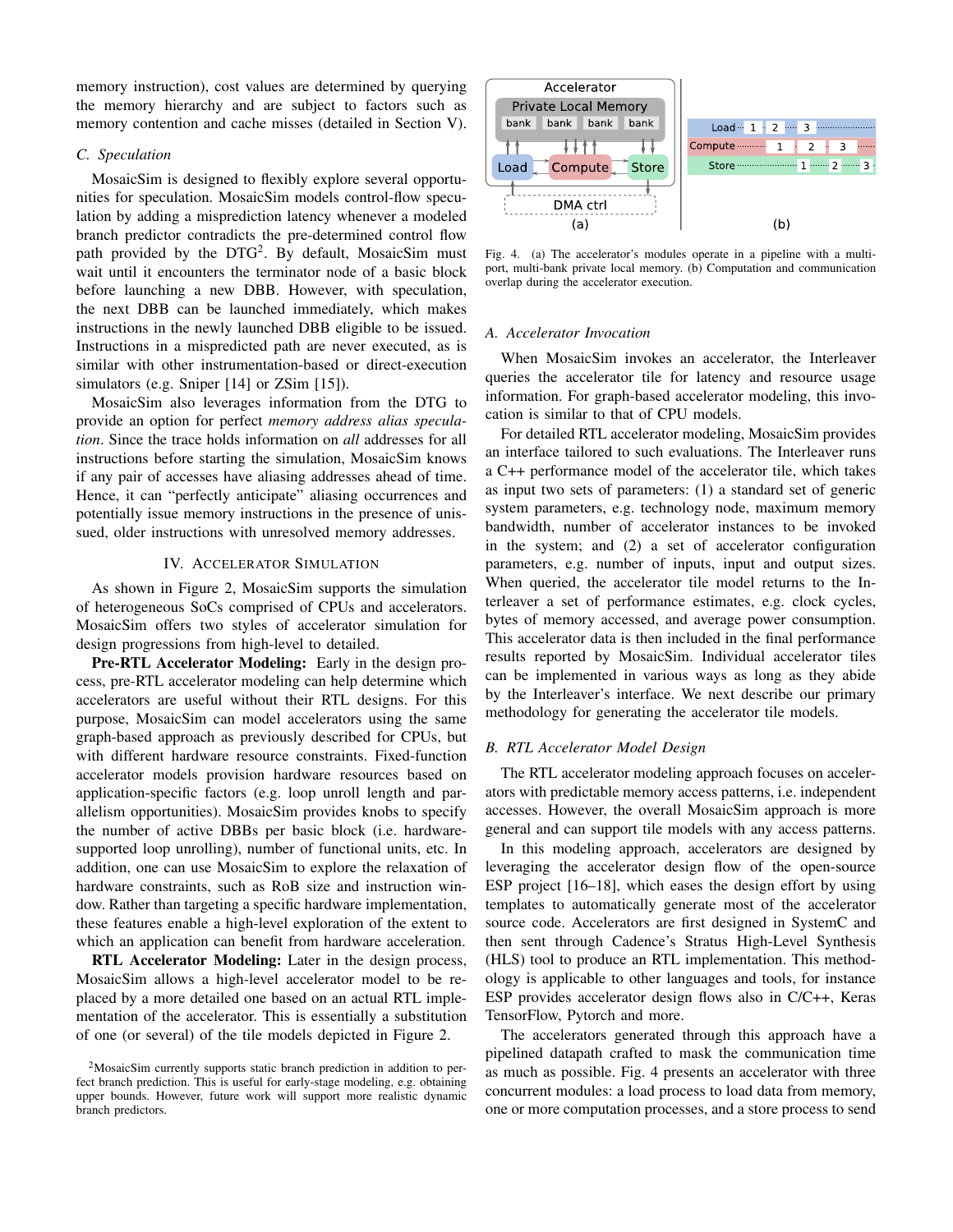data to memory. The modules communicate through a private local memory, which is a circular or double buffer to enable pipelining of computation and DMA transfers.

Communication Model: In accelerator tile model development, validation of the communication and computation performance characteristics with respect to the expected hardware is key. Both the SystemC and the HLS-generated RTL implementation of an accelerator can be verified in simulation with a SystemC testbench. We augmented the testbench infrastructure of the ESP accelerators with a memory model that accounts for access latency, bandwidth, interconnect bit-width, and average NoC hops between accelerator and memory interfaces (for NoC-based SoCs). These parameters can be tuned to match a target SoC. With this kind of communication model, a designer can focus on the accelerator design without losing sight of its interaction with the rest of the system.

Accelerators can interact with the memory hierarchy in many ways [19, 20]. This work models accelerators as noncoherent; they communicate directly with main memory, bypassing the memory hierarchy. This is common for looselycoupled accelerators that execute coarse-grained tasks.

Performance Model: MosaicSim has a generic performance model for loosely-coupled, reconfigurable, fixedfunction accelerators. The model abstracts an accelerator as a set of concurrent modules, where each module executes one or more loops multiple times. The model can also invoke accelerators in parallel and, given a maximum memory bandwidth, scale execution time and average power consumption accordingly.

The performance model of a specific accelerator employs the generic model by providing the following four arguments: (1) the number of processes; (2) the number of loops per process, which describes the accelerator structure; (3) the total latency of all internal loops; and (4) the number of iterations of each loop, which is function of the configuration parameters of the accelerator invocation.

The designer needs to provide the average power consumption of the accelerator, which can be measured by logic synthesis tools based on the switching activity recorded during RTL simulation. Finally, the accelerator designer should provide an expression to calculate the number of bytes transferred to/from memory as a function of the accelerator configuration.

Accelerator Instrumentation: The generic performance model requires the latency of one iteration of the core loops in each module as input. These are the internal loops, whose latencies do not depend on the accelerator configuration (e.g. input size). To aid the collection of these latencies, we augmented the *ESP accelerator templates* with instrumentation features, so that the accelerator designer can instrument the accelerator to collect the required cycle-accurate latencies.

The instrumentation adds an array of signals to each module and an additional concurrent process, the *collector*, to collect and process all instrumentation signals. Each signal is toggled at every iteration of the corresponding loop. The *collector* measures the toggling latency and communicates the results to the testbench, which ultimately dumps them to a file.

Design Space Exploration: HLS allows for seamless generation and evaluation of multiple RTL implementations of an accelerator given a single high-level SystemC specification. The SoC designer can then choose which specific design point(s) to instantiate as well as how many copies of the same accelerator should be present. The very fast system simulation of accelerators with MosaicSim can greatly help this designtime decision process.

# V. MEMORY HIERARCHY

MosaicSim simulates a memory hierarchy that includes caches: both private and shared, and support for two different DRAM models: an in-house model named SimpleDRAM, and the widely-used DRAMSim2 [21].

#### *A. Cache Model*

MosaicSim's cache model can be utilized as a per-core private cache or shared cache. Both are independently configurable for size, cache line size, associativity, and access latency. MosaicSim is a timing simulator and therefore need not hold actual data in the caches; the address tags suffice.

The cache hierarchy is conventionally write back, write allocate, and fully-inclusive. Each core tile model maintains a cache queue ordered with respect to the cache hierarchy. Memory requests are initially sent to the L1 cache at the front of the queue and forwarded to the next cache when necessary (e.g. cache misses or writeback of dirty data). At the end of the queue, the LLC forwards requests to the DRAM model (described in Section V-B).

The cache model includes a prefetcher that detects streaming patterns of memory accesses. It simply tracks memory requests to see if there exists a chain of accesses that are  $k$ words apart. If so, a number of additional requests are generated by the cache for subsequent cachelines in anticipation of future memory instructions accessing those cachelines. The number of cachelines prefetched and the address distance from the instruction triggering the prefetches can be configured. MosaicSim's memory hierarchy model provides a flexible and straightforward interface to implement more complex or specialized prefetchers as well.

To coalesce memory requests, caches can utilize an MSHR whose size can be configured. When a cache receives a request, it checks the MSHR to see if there exists a pending request to the same cacheline. If so, it saves the request on the MSHR. When the pending request is served, the MSHR notifies all requests waiting on that cacheline.

Precise modeling of NoCs, consistency, and coherence are currently not implemented in MosaicSim, as this level of detail is not required by our early-stage modeling. However, future work aims to provide their support. With MosaicSim's modular design, ports can be added to the abstract tile model to create a message module in order to model NoCs and the necessary communication for coherence and consistency. A directory protocol can easily be implemented by treating the Interleaver as the directory and allowing it to communicate with the caches.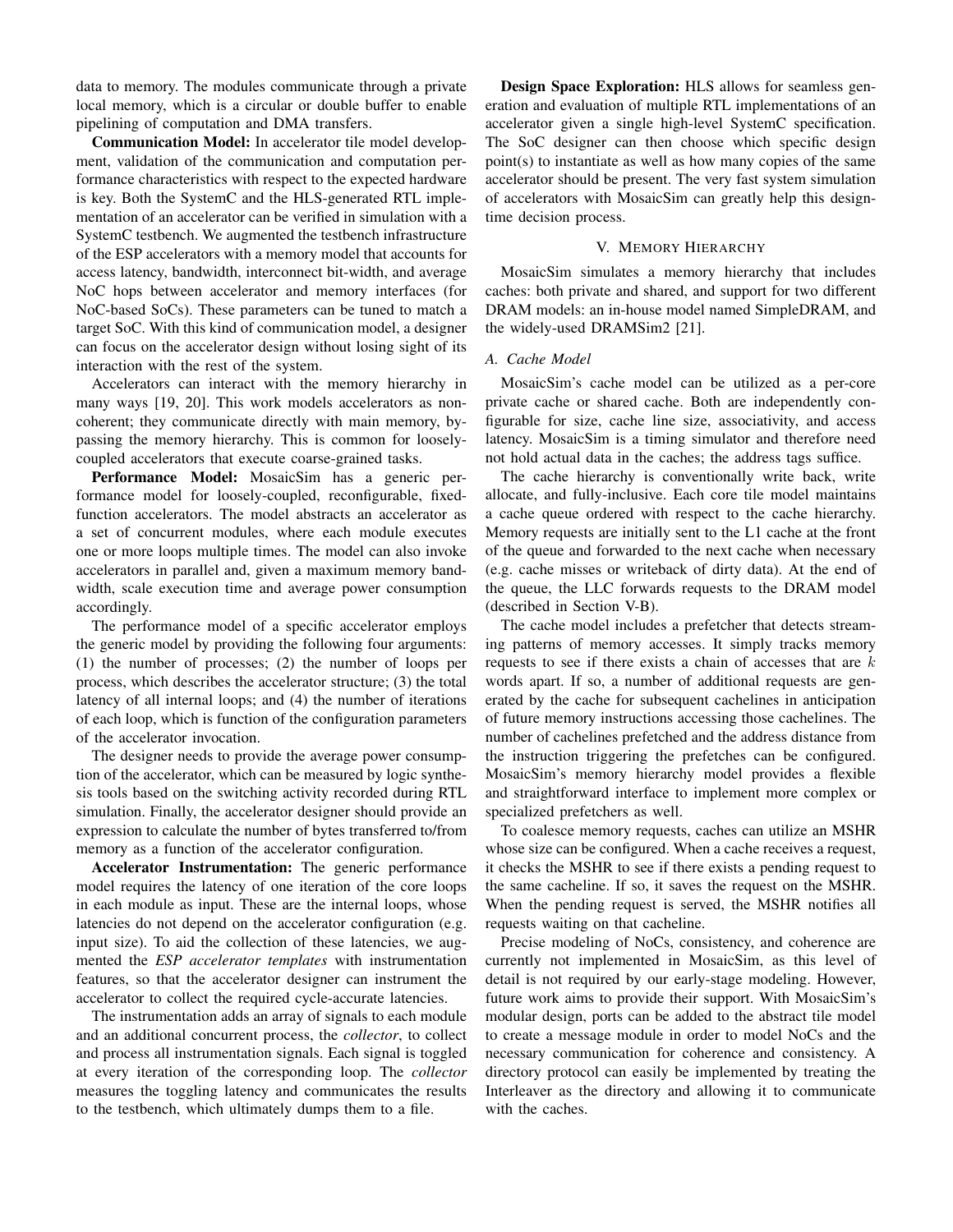TABLE I EVALUATION SYSTEM DETAILS INTEL XEON E5-2667 V3

| Sockets, Cores                | 2 sockets, 8 cores each |
|-------------------------------|-------------------------|
| Node Technology and Frequency | 22nm, 3200 MHz          |
| $L1-I$ and $L1-D$             | 32KB private / 8-way    |
| L <sub>2</sub>                | 2MB private / 8-way     |
| <b>LLC</b>                    | 20MB shared / 20-way    |
| <b>DRAM</b>                   | 128GB DDR4 $@$ 68GB/s   |
|                               |                         |

## *B. DRAM Model*

MosaicSim supports two DRAM models: an in-house model called SimpleDRAM and the widely-used DRAMSim2 [21]. SimpleDRAM ensures that all DRAM requests abide by a minimum latency and maximum bandwidth. Every DRAM request is inserted into a priority queue ordered by minimum request completion time (current cycles plus minimum latency). SimpleDRAM enforces the maximum bandwidth limit in epochs. Every cycle, it attempts to return as many requests as possible that have served the minimum latency. Once the number of requests returned in that epoch has exhausted the maximum bandwidth, SimpleDRAM cannot return requests until the next epoch, but it can continue receiving new requests. SimpleDRAM thus models memory bandwidth contention and throttling due to bandwidth limits.

SimpleDRAM is the default model, but MosaicSim can be configured to use DRAMsim2 for cycle-accurate DRAM modeling, albeit this model executes slower has a larger memory footprint during simulation than SimpleDRAM.

## VI. EVALUATION

We make use of our hardware-software toolchain to evaluate MosaicSim on a variety of benchmarks. The simulator relies on the compiler to generate the DDG and the DTG to instrument the code and generate memory and control flow path traces. MosaicSim utilizes the front-end tools in the stack to quickly and accurately simulate heterogeneous and hardwaresoftware co-design systems.

# *A. Accuracy*

In order to measure MosaicSim's ability to accurately capture and characterize application trends, we perform two evaluations. First, we utilize the Parboil benchmark suite [22] to evaluate core and memory hierarchy models. We validate MosaicSim by running benchmarks on the Intel Xeon E5- 2667 v3 processor (features detailed in Table I) and collecting measurements of our real machine using Intel VTune Amplifier [23]. By using VTune's function-level filtering to isolate profiling information for the kernel, we obtain cycle and instruction counts to compare against MosaicSim performance estimates. Second, we evaluate our accelerator tile models against both RTL simulation as well as FPGA execution.

Application Characterization: Figure 5 displays the accuracy of MosaicSim's runtime estimates compared to the measured performance of real hardware. MosaicSim achieves a geomean accuracy (simulated cycles/real cycles) of 1.099×.

Accuracy discrepancies arise from MosaicSim being ISAagnostic; it cannot perfectly capture cases where LLVM IR instructions do not have a direct, 1-to-1 mapping to actual ISA instructions. For example, LLVM IR requires two instructions for loading from an address offset: load and getelementptr, while the x86 ISA can perform this with one instruction: MOV. Additionally, a direct comparison of LLVM IR simulation against a native ISA must take into account compiler optimizations applied when producing the binary from the IR (e.g. we have found that using  $-03$  and loop unrolling produces a more accurate comparison to an x86 instruction counts). Thus, we expect precise IPC and timing models to be noisy when compared to the execution of a concrete ISA. Figure 5 demonstrates this behavior on the Parboil suite: although the geomean accuracy is high, individual benchmark measurements can be inaccurate. We have found that fine-grained tuning of LLVM IR simulation for concrete ISAs, e.g. simulating pairs of load and getelementptr as one instruction for x86, can increase accuracy. However, MosaicSim aims to be ISA-agnostic and therefore focuses more on characterization rather than on raw cycle accuracies.

Due to the extra abstraction layer of LLVM IR, it is difficult to perform raw IPC comparisons without tuning to a specific ISA. However, we can use the IPCs that MosaicSim reports to characterize kernels as memory or compute-bound. A lower IPC indicates that a kernel is memory-bound while a higher IPC indicates being compute-bound. These results, e.g. BFS being memory-bound and SGEMM being computebound, match previous characterizations of these common benchmarks [22, 24].

Scaling Trends: In order to evaluate MosaicSim's ability to capture scaling trends, we measure both simulated and real hardware performance for  $\{1, 2, 4, 8\}$  thread(s). We then normalize all performance numbers to those with a single thread and evaluate how benchmark speedups scale with an increasing number of threads.

Figures 7 - 9 highlight the comparison of scaling trends for three well-studied benchmarks with different performance bottlenecks: BFS (latency-bound), SGEMM (compute-bound), and SPMV (bandwidth-bound), respectively. MosaicSim nearly perfectly captures the linear scaling trend of SGEMM as the kernel is compute-bound and exposes data-level parallelism. SPMV is bandwidth bound, i.e. memory accesses are occasionally throttled, and we accurately capture the resulting sublinear scaling trend here. MosaicSim is not as accurate on the latency-bound BFS kernel due to the use of atomic readmodify-write instructions that are difficult to accurately model in the memory system (Section V); future work aims to more accurately model these instructions.

Being ISA-agnostic, MosaicSim demonstrates usefulness as an early-stage tool goal with its ability to capture performance bottlenecks and characterizations. Scaling and IPC characterizations are accurate and in line with prior work. If a designer later requires runtime accuracy for a given ISA, it is possible to add fine-grained tunings for LLVM IR simulation to help account for ISA discrepancies.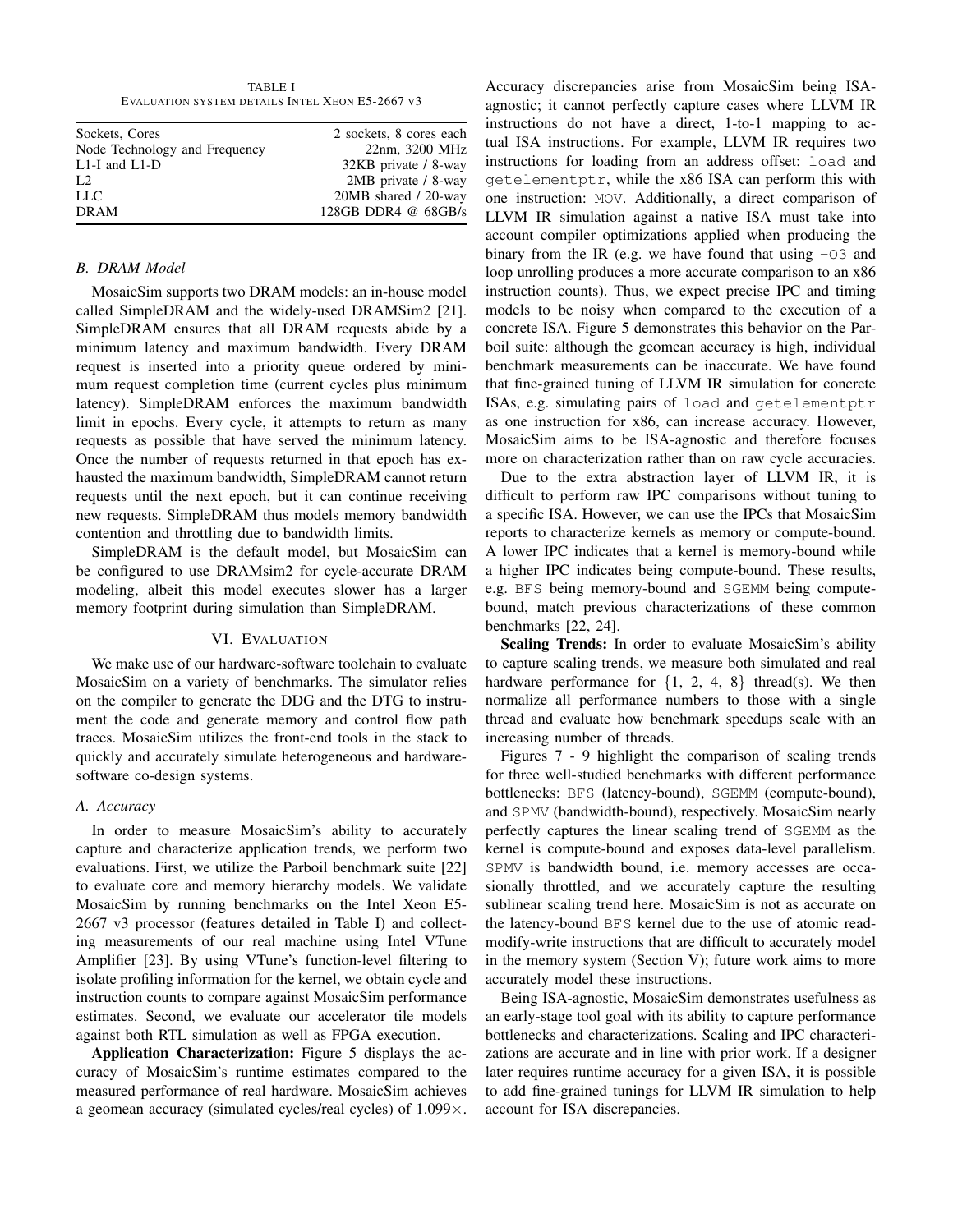

Fig. 5. Despite inaccuracies in individual benchmarks due to ISA differences, MosaicSim achieves a geomean runtime accuracy of  $1.099 \times$  against an x86 machine.



Fig. 6. MosaicSim accurately characterizes applications with IPC measurements (lower implies more memory-bound while higher implies compute bound).



Accelerator Simulation: With the design flow described in Section IV we created three fixed-function accelerators for matrix multiplication, saturating histogram, and element-wise arithmetic. These accelerators support any input size and any number of inputs per invocation. Using the ESP platform [19, 25], we deployed the accelerators on a Xilinx Ultrascale+ FPGA as part of a many-accelerator SoC capable of running Linux. Therefore, we were able to validate the accelerators both with RTL simulation and on FPGA. With HLS we generated multiple design points for each SystemC specification of the accelerators. Figures 10a-c shows the execution time and area of four design points (with varying PLM size) and four workload sizes. Each design point is a distinct RTL implementation of the accelerator, whose performance model can be invoked by MosaicSim.

Fig. 10d shows the execution time accuracy of the models against RTL simulation of the accelerator and against full system FPGA emulation. The accuracy of each accelerator is the average of its accuracies for all the data points and workload sizes in Figures 10a-c. The average accuracy with respect to RTL simulation is between 97% and 100%, proving that our back-annotated generic performance model captures precisely the behavior of the accelerators. Furthermore, the models exhibit high accuracy ( $> 89\%$ ) when compared to a full SoC running on FPGA, validating the communication model that we added to the *ESP accelerator templates*.

Recent literature shows that for medium to large workloads the overhead of the accelerator invocation through a Linux device driver is negligible [19, 20]. We confirmed these results by measuring the overhead of invoking the accelerators, by invoking them on trivial workloads. We found that the overhead is consistently below  $1\%$  of the execution time for the design points in Fig. 10.

These RTL-based accelerator performance models do not

actually execute the workloads and therefore take nearly no time to execute. They are several orders of magnitude faster than both RTL simulation and MosaicSim's pre-RTL accelerator modeling. In fact, these performance models are even faster than FPGA execution of the workloads they model.

#### *B. Using MosaicSim*

This section describes practical details of using MosaicSim as an early-stage design tool for hardware-software co-design.

Designer Effort: MosaicSim provides a comprehensive set of both core and system configuration files that include a number of reconfigurable parameters (e.g. ROB size, issue-width, memory hierarchy details, etc.). These are straightforward to modify or extend, providing minimal designer effort.

Simulation Speed: MosaicSim has a competitive simulation speed, achieving a single-threaded speed of up to 0.47 MIPs. This is comparable to that of Sniper [26] (up to 0.45 MIPS) and is one order of magnitude better than gem5 [27] (up to 0.053 MIPS). When the simulated system includes coarsegrained accelerator performance models (see Section IV), the simulation speed is even higher, as many cycles of accelerator contributions are derived from a closed form equation (using parameters obtained from a dynamic trace).

Storage Requirements: As described in Section II-A, MosaicSim requires both a DDG and memory control flow traces in order to run. The sizes of the DDG and control flow traces are typically less than 1 GB, thus we consider them negligible. However, the memory traces can be several GB large depending on the kernel. For example, in using the default datasets in Parboil, BFS takes 1.3 GB, HISTO takes 1.4 GB, and SGEMM takes 99 MB. While these traces can be large, they are necessary for accurate dynamic modeling of application behavior. MosaicSim therefore aims to strike an appropriate balance between space efficiency and accuracy.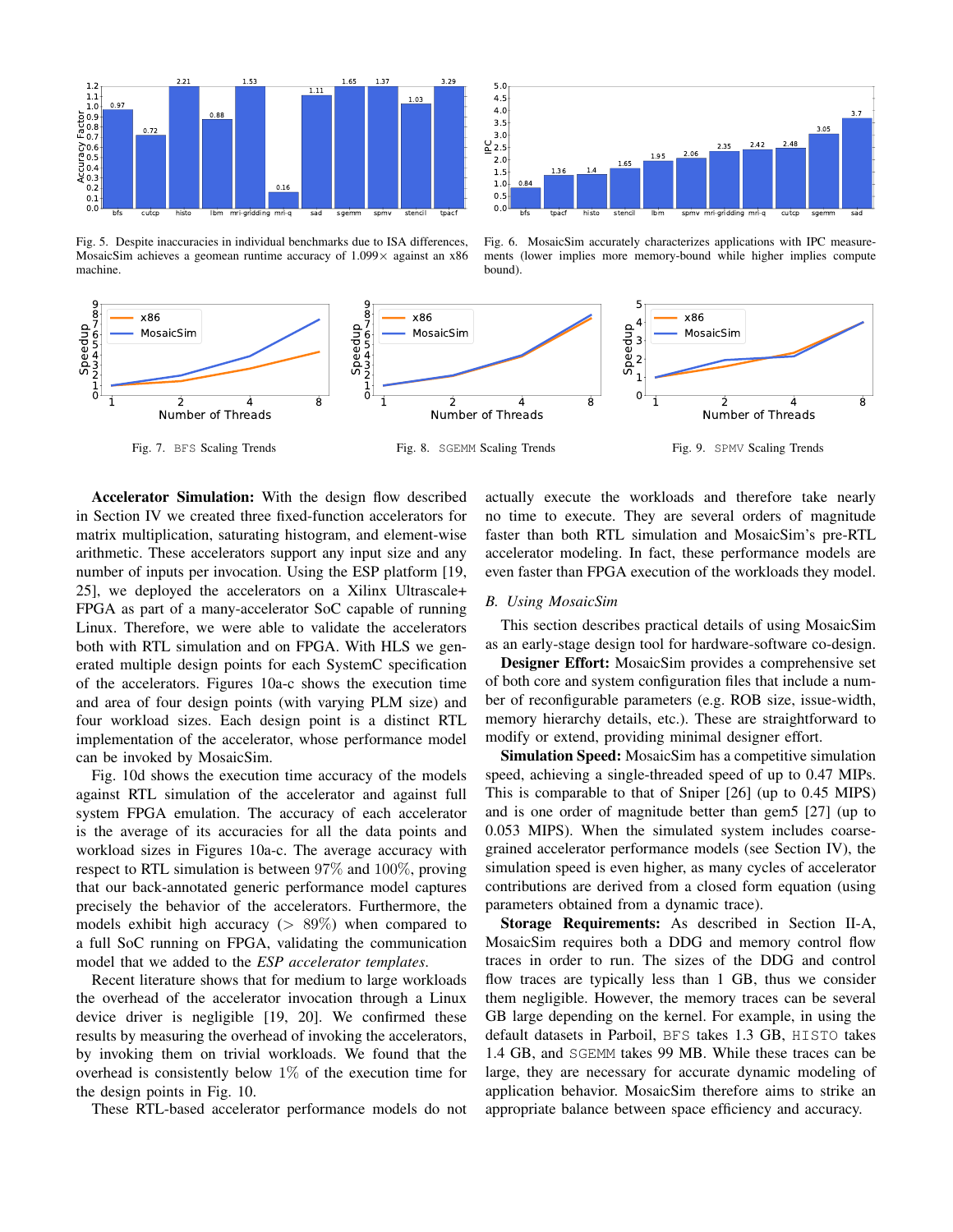

Fig. 10. a,b,c) Design space exploration for multiple workload sizes of 3 reconfigurable fixed-function accelerators. d) Accuracy of RTL-based performance models with respect to RTL simulation and full-system FPGA emulation.

# VII. CASE STUDIES

In addition to across-the-board studies of simulation characteristics and accuracy, we provide three case studies that demonstrate the value of MosaicSim to model complex heterogeneous systems and perform hardware-software co-design.

# *A. DAE for Latency Tolerance*

The Decoupled Access/Execute (DAE) paradigm [13] has been widely explored as a technique to tolerate memory latency by dividing a kernel into an *access* slice and an *execute* slice. The access slice performs *all* memory accesses and all computation for an access, i.e. address computations and control flow statements where memory data is involved. Meanwhile, the execute slice performs value computation.

The access slice performs loads and enqueues their data into a communication buffer between the access and execute slices. When the execute slice encounters a load, it simply reads the data from this buffer. Store instructions work conversely. The key idea is that if the access slice can run ahead of the execute slice and produce all of the data required for computation, it can essentially act as a non-speculative "perfect prefetcher". The buffers in DAE are generally proposed in hardware implementations, leading to a *heterogeneous* system, consisting of access and execute cores that execute their respective program slices concurrently.

Due to MosaicSim's support for heterogeneity, we can implement and evaluate DeSC [24, 28, 29], a recently proposed DAE-based system. MosaicSim allows us to evaluate DeSC on different (multi)core models (out-of-order and in-order), and perform area-equivalent design space exploration.

Compiler and Simulator Support: DAE program slicing can be implemented in the LLVM toolchain as a compiler pass. The pass first creates two copies of the kernel, one for access and one for execute. On the access slice, each memory instruction is augmented with a special function to either (1) push to the buffer for loads or, (2) replace a store value with a value from the buffer for stores. The execute slice is transformed similarly.

The DAE simulator support uses MosaicSim's inter-tile message-passing capabilities (Section II-C) to provide direct

TABLE II PARAMETERS FOR DAE CASE-STUDY.

| <b>Microarchitecture Parameter</b>                                                  |                                                                                                                                                                   | Out-of-Order                          | In-Order          |  |  |
|-------------------------------------------------------------------------------------|-------------------------------------------------------------------------------------------------------------------------------------------------------------------|---------------------------------------|-------------------|--|--|
| Issue Width<br>Instruction Window/RoB/LSO<br>Frequency/Tech<br>Area $\text{(mm}^2)$ |                                                                                                                                                                   | 4<br>128/128/128<br>2GHz/22nm<br>8.44 | 2GHz/22nm<br>1.01 |  |  |
| <b>Memory Parameter</b>                                                             |                                                                                                                                                                   |                                       | <b>Values</b>     |  |  |
| L1<br>L <sub>2</sub><br><b>DRAM</b><br>Comm. Buffer Sizes                           | 32KB / 22nm node / 8-way / 1-cycle latency<br>2MB / 22nm node / 8-way / 6-cycle latency<br>DDR3L / 24GB/s BW / 200-cycle latency<br>512 entries / 1-cycle latency |                                       |                   |  |  |



Fig. 11. Speedups of different systems on the graph projections kernel. In an equal-area comparison of 8 In-Order cores to 1 OoO core (right), DAE heterogeneity outperforms OoO by nearly  $2 \times$ , and is a promising approach for latency tolerance.

communication between the access and the execute cores. The load buffer is a send from the access slice and a recv from the compute slice. The store buffer is implemented conversely. Thus, the Interleaver processes these fine-grained inter-tile messages naturally. Additionally, the default core models were extended to include the structures described in [24], i.e. communication queues, the terminal load buffer, the store address buffer, and the store value buffer.

Results: We evaluate our DAE implementation on the bipartite graph projection kernel, which has a wide set of use cases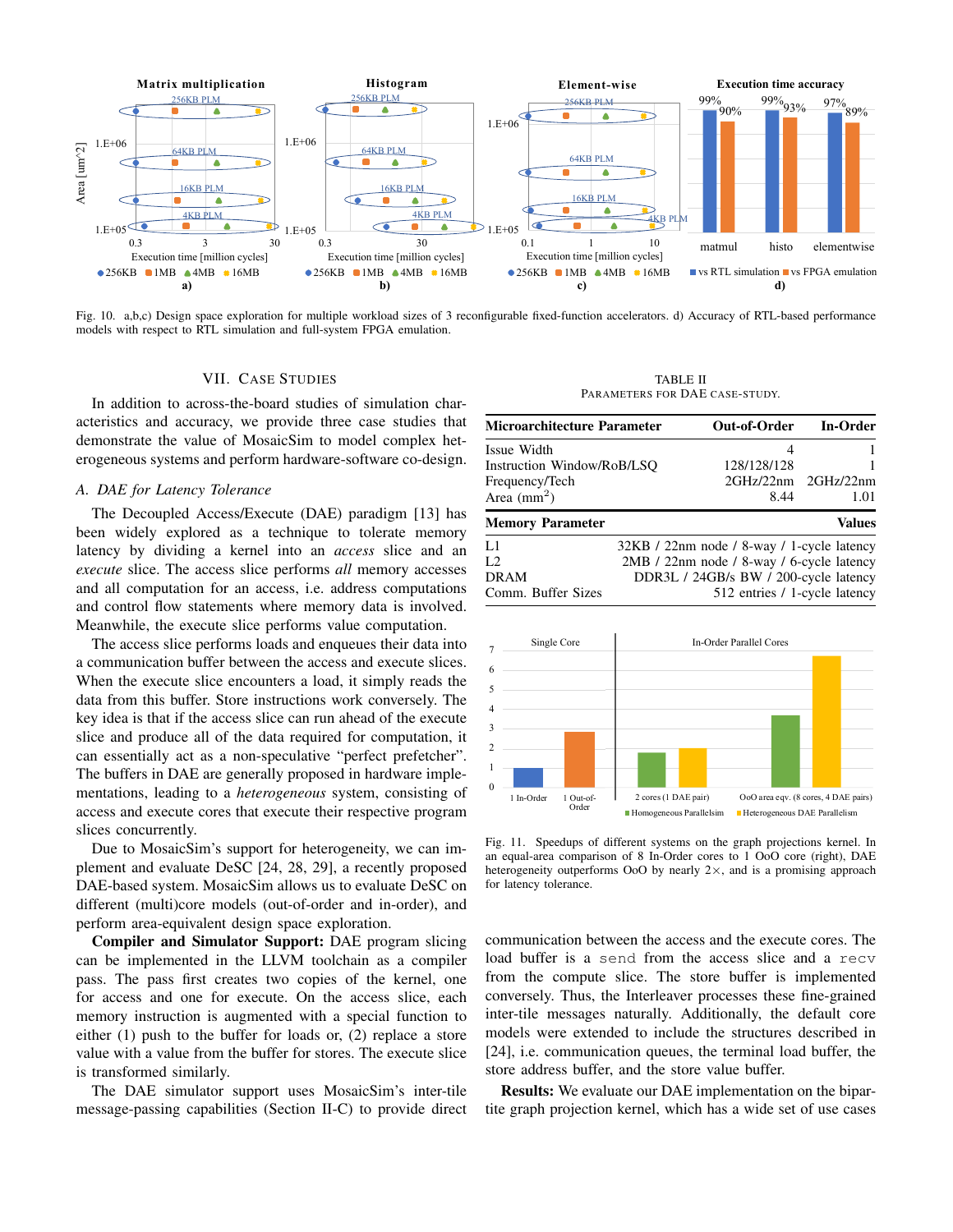

Fig. 12. Speedups of different systems on the EWSD (left axis) and SGEMM (right axis) kernels. EWSD benefits from latency tolerant architectures, such as OoO and DAE systems. SGEMM benefits most from an accelerator.

from recommendation systems [30] to disease association prediction [31]. This application is memory latency bound; each pair of edges in the original bipartite graph updates a projection edge, which creates an irregular memory access.

We consider two base core models: in-order (InO) and outof-order (OoO) (see Table II, area measurements are from McPAT [32]). We augment the in-order model with DAE components to instantiate a parallel heterogeneous system where half the cores are access and the other half are execute.

Figure 11 highlights the results of this case study. We measure the performances of single-core, and homogeneous and heterogeneous parallel systems, and normalize them to that of a single InO core. As seen on the left, the OoO core, equipped with latency tolerance mechanisms, significantly outperforms the InO core. The right side presents scaling to 2 cores or 1 DAE pair and an OoO area-equivalent scaling to 8 cores or 4 DAE pairs. We see near-linear scaling for homogeneous parallelism (green bars), as a linear number of memory requests are issued in parallel. Finally, we see that heterogeneous parallelism (yellow bars) yields the highest speedups (nearly  $2 \times$ ) via asynchronous issuing of memory requests (proposed by modern DAE systems [24]) and significant memory-level parallelism. Thus, MosaicSim has enabled us to explore a heterogeneous system design as a promising approach for parallel, latency tolerant architectures.

## *B. Alternating Sparse-Dense Phases*

To further highlight MosaicSim's ability to simulate complex heterogeneous systems, we explore the architectural design space for applications which have both dense linear algebra (typically compute-bound) and sparse linear algebra (typically memory-bound). For example, Sinkhorn Distances [33] is an algorithm for solving the optimal transportation problem and is used in computer vision [34] and NLP [35]. The bottleneck of the application is split between a dense matrix multiplication (SGEMM) and an element-wise matrix operation where one operand is sparse and one is dense (EWSD).

Architectures with Multiple Objectives: To study the architectural design space for these types of applications, we start with constructing two microbenchmarks: SGEMM alone and EWSD alone. We simulate the runtime of each microbench-



Fig. 13. A heterogeneous system executing a combined kernel of both dense (SGEMM) and sparse (EWSD), with one IO core being the baseline. The most heterogeneous system has the best performance (DAE with an accelerator).

mark under various system configurations (see Tables II) and present the results in Figure 12. We use one InO core as the absolute baseline, as it is the simplest system. Since SGEMM is a compute-bound kernel, we consider the use of a fixed-function accelerator. Specifically, we use the matrix multiplication accelerator introduced in Section VI-A.

The two microbenchmarks have different architectural performance landscapes. An optimal architecture for a kernel that combines them therefore needs to resolve conflicting demands. SGEMM sees large improvements from computation resources, as a fixed function accelerator for SGEMM provides nearly  $45\times$ speedup. Meanwhile, EWSD is memory bound and benefits from the latency tolerance available in a DAE architecture, which provides nearly a  $6\times$  speedup.

Heterogeneous System Simulation: MosaicSim's main strength is simulation support for a complex heterogeneous system. To demonstrate this, we now construct a *combined* benchmark that performs SGEMM and EWSD kernels serially. We then instantiated them with three different dataset sizes, where we varied the percentage of the total number of cycles spent in SGEMM versus EWSD based on their expected number of cycles on one InO core. This yielded a dense-heavy (75% SGEMM, 25% EWSD), a sparse-heavy (25% SGEMM, 75% EWSD), and an equally divided kernel. These combinations model workloads found in real-world applications [33–35].

Figure 13 summarizes speedups of various architectures. Depending on the ratio of execution time for each of the two phases, the optimal architecture for the combined approach is non-trivial and requires the simulation of *both* phases using a variety of tiles that make up a complex heterogeneous system. Our results show that in the absence of a specialized accelerator for the dense operation, the combined kernel would benefit most from 4 DAE pairs if the kernel is sparse-heavy and 1 OoO core if it is dense-heavy. With an accelerator however, 4 DAE pairs are the ideal choice for all cases. MosaicSim allows the exploration of many combinations and configurations through its lightweight plug-and-play interface.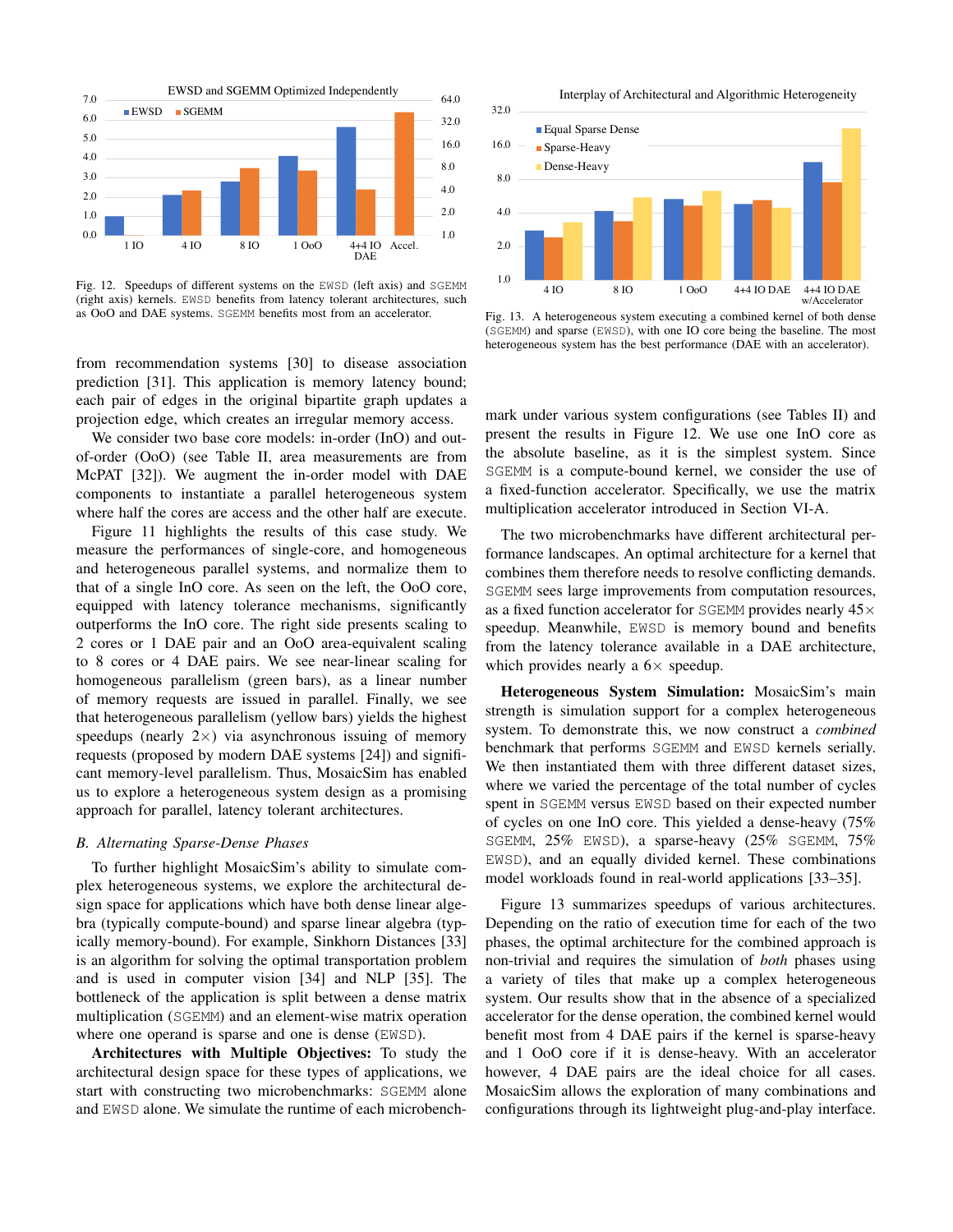## *C. Performance Modeling of TensorFlow Programs:*

To further demonstrate accelerator performance modeling with MosaicSim, we present an example of simulation support for Keras TensorFlow programs. Keras [11] is TensorFlow's high-level API for designing and training deep learning models. Applications of interest are therefore composed of multiple neural network kernels, e.g. convolution, matrix multiplication, pooling, etc. These kernels are computationally intensive and significantly contribute to the overall execution time of deep learning applications. Therefore, they are often deployed on accelerators. Thus, MosaicSim can generate performance estimates of a Tensorflow application using accelerator performance models.

To demonstrate this, we added a Keras TensorFlow API in the compiler to recognize Keras function names in the source code and map them to LLVM accelerator invocation calls when the application is compiled. These function calls are preserved as special instructions in MosaicSim, where we add accelerator performance models for ESP accelerators [16] according to the design flow described in Section IV-B. These accelerators provide kernel support for convolution, matrix multiplication, activation, pooling, etc. The accelerator invocation calls then appear in the instrumented LLVM that MosaicSim operates on, so once the application is compiled and executed, the accelerator invocations are simulated whenever MosaicSim encounters their function calls. We evaluate MosaicSim's TensorFlow application performance modeling with three deep neural network applications below.

ConvNet is a type of convolutional neural network (CNN) application. CNNs are used to extract spatial, temporal and spatiotemporal relationship in data such as images, protein structure, language, and weather. The ConvNet algorithm contains an initial convolutional layer followed by a ReLu nonlinear layer that is regularized by batch normalization. This is followed by three residual blocks containing convolutional and residual layers. The final residual block is connected to a pooling layer and the model ends with a fully connected and activation layer that outputs a classification prediction.

GraphSage combines graph and neural network algorithms and can be used as a recommendation system [36]. The objective of the algorithm is to sample graph data through a random walk and transform this data into a dense vector format that can be fed into a neural network architecture consisting of fully connected layers and ReLU layers. The algorithm mimics the continuous bag of words (CBOW) algorithm where instead of words, visited nodes are inserted into the input vector.

RecSys is a recommendation system modeled using neural networks. Training the algorithm takes as input individuals' preferences out of many available options, where the data is vectorized and fed into the model in batches. The neural network itself contains two sequential fully connected layers with ReLU nonlinear steps which are regularized with batch normalization and dropout methods. These layers are followed by a final fully connected layer which outputs new items that the model recommends.

512 Energy Delay Improvements from Hardware Accelerators



Fig. 14. Energy-delay improvement comparison between out-of-order cores and accelerator-oriented SoCs for three DNN applications (ConvNet, GraphSage, and RecSys).

We simulate and compare the performance of training of these three applications on two systems: an out-of-order server core with no accelerators and an SoC integrating 8 accelerators. We measure performance in energy-delay product, a metric which combines runtime and energy efficiency. Figure 14 highlights the comparisons, showing that Convnet, GraphSage, and RecSys reap 7.22×, 38×, and 282.24× improvements in energy-delay product, respectively. Note that we do not have accelerators for backpropagation of convolutional layers and therefore the modest improvement for ConvNet is due to forward propagation acceleration in the context of the entire training. In addition, GraphSage includes random walk and embedding steps that are not handled by an accelerator. RecSys on the other hand is entirely handled by accelerators and results in its impressive improvement. These results highlight the performance benefits of accelerators for compute-bound kernels in DNN applications. MosaicSim supports detailed accelerator performance modeling suitable for Keras TensorFlow kernels.

## VIII. RELATED WORK

Previous work on simulators, i.e. Graphite [37], Sniper [14], ZSim [15] and PriME [38], has focused on increasing (1) accuracy through tuned core models and native execution and (2) simulation scalability by executing simulations on parallel, multicore host machines. ZSim and PriME were designed to make many-core, i.e. thousands of cores, simulation practical. Furthermore, some of these works allow for flexible memory hierarchies. However, all of these prior works only simulate homogeneous core systems.

Sniper extended Graphite by providing a more detailed core model and using interval simulation. However, this results in a trade-off between accuracy and simulator performance. This level of abstraction lies in between 1-IPC models and highly detailed hardware pipelines. MosaicSim also sits at this abstraction level, but makes use of LLVM IR to create a DDG for instruction scheduling in cycle-driven simulation. The use of LLVM IR also allows natural additions of compiler passes and new instructions (e.g. DAE in Section VII-A).

ZSim is a many-core simulator that instruments a binary based on every basic block and memory operation. It leverages the host machine to perform functional simulation and model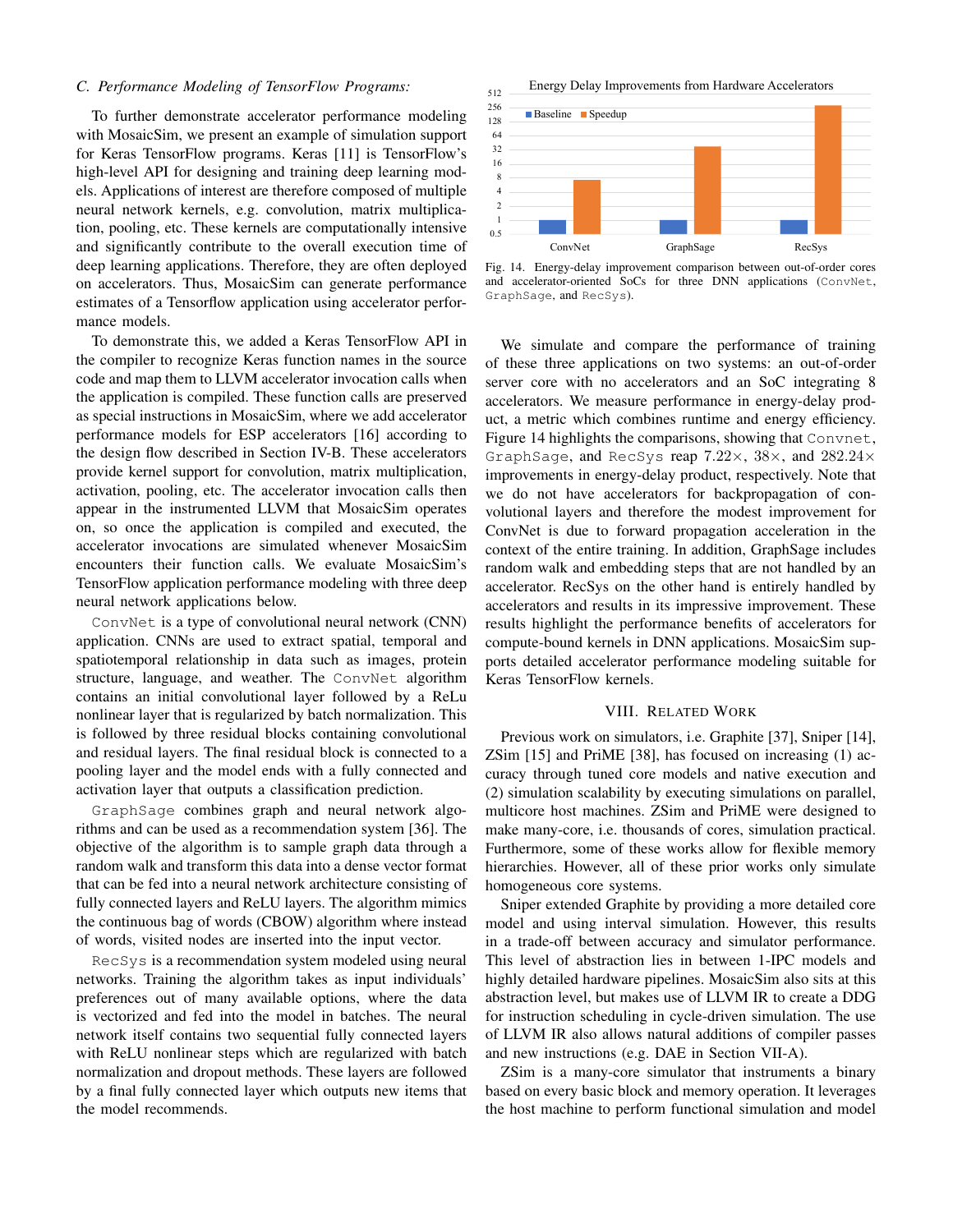timing, hindering its ability to simulate different types of cores. MosaicSim also performs code instrumentation and native execution for memory access behavior and controlflow resolution, but its modular, tile-based nature allows it to simulate a variety of tiles in a heterogeneous system.

PriME was designed for many-core system simulation as well, but focuses on microarchitectural exploration, including cache hierarchies, coherence protocols, and NoCs. Though it presents a tile-based architecture like MosaicSim, their tiles require homogeneity, making it an unsuitable simulator for modeling accelerator-oriented many-core systems.

Accelerator Simulation: Other works have focused on simulating accelerator performance. Rogers et al. [39] devised an LLVM-based accelerator model in gem5 that leverages a data dependency graph to simplify the simulation of a manyaccelerator system. MosaicSim uses the same front-end, but is not limited to accelerator modeling; it supports a variety of other SoC components, including core models (e.g. inorder and out-of-order). Furthermore, MosaicSim provides tile-to-tile scratchpad communication, e.g. to support data communication schemes like DAE. Because it does not rely on gem5, MosaicSim allows for greater implementation flexibility and higher simulation speed.

Gem5-Aladdin [20] is another gem5-based approach that uses Aladdin [2] for fixed-function accelerator design in the context of an SoC. Gem5-Aladdin measures the impact of DMA overload in an SoC to design accelerators in a holistic manner rather than in isolation. Additionally, the work evaluates simple accelerators where normally the input and output data fit in the local memory of the accelerator. At each invocation these accelerators execute for a few thousands of cycles, which is typically less than the overhead of their invocation from a Linux device driver.

On the other hand, MosaicSim can model accelerators of any complexity, e.g. accelerators for which: (1) communication and computation are decoupled and concurrent, (2) input and output data do not need to fit in the local memory of the accelerator, they can be of arbitrary size. For this reason, we were able to evaluate realistic accelerator workloads in terms of size. If the accelerators are invoked for small tasks, the invocation overhead dominates the execution time and the accelerator hardly achieves any speedup with respect to general purpose cores. Our measurements of accelerator execution time on FPGA included the invocation overhead. Furthermore, MosaicSim considers heterogeneity not only in combining accelerators with a core model, but also in providing flexible core models. Its LLVM-based approach allows natural agile development of programming models, ISA extensions, and novel architectures.

To the best of our knowledge, MosaicSim is the first simulation approach for loosely-coupled heterogeneous systems, offering flexible, early-stage exploration of hardware-software co-design approaches to design new architectures.

# IX. CONCLUSION

This paper presents MosaicSim, a lightweight, modular simulator to flexibly explore the design space of heterogeneous systems via hardware-software co-design. MosaicSim (1) is tightly integrated with the LLVM framework, providing agile programming models, enabling full-stack approaches; (2) provides abstract tile models capturing pragmatic microarchitectural details and specialized tile-to-tile interactions; and (3) provides support for accelerator model integration to create complex heterogeneous systems. MosaicSim is a timely contribution in the New Golden Age of Computer Architecture [4], where flexible hardware-software co-design and heterogeneity are key to performance improvements.

# ACKNOWLEDGMENT

We would like to thank the anonymous reviewers for their helpful feedback. This work was supported in part by the DARPA SDH Program under agreement No. FA8650- 18-2-7862. This research was funded in part by the U.S. Government. Prof. Aragón has been supported by the Spanish State Research Agency under grant TIN2016-75344-R (AEI/FEDER, EU) and by Fundación Séneca-Agencia de Ciencia y Tecnología de la Región de Murcia, Programa Jiménez de la Espada (grant 20580/EE/18). The views and conclusions contained herein are those of the authors and should not be interpreted as representing the official policies or endorsements, either expressed or implied, of DARPA or the U.S. Government.

#### **REFERENCES**

- [1] J. Balkind, M. McKeown, Y. Fu, T. Nguyen, Y. Zhou, A. Lavrov, M. Shahrad, A. Fuchs, S. Payne, X. Liang, M. Matl, and D. Wentzlaff, "OpenPiton: An open source manycore research framework," in *ASPLOS*. ACM, 2016, pp. 217–232.
- [2] Y. S. Shao, B. Reagen, G.-Y. Wei, and D. Brooks, "Aladdin: A pre-RTL, power-performance accelerator simulator enabling large design space exploration of customized architectures," in *ISCA*. ACM, 2014.
- [3] A. Venkat and D. M. Tullsen, "Harnessing ISA diversity: Design of a heterogeneous-ISA chip multiprocessor," in *ISCA*. IEEE Press, 2014.
- [4] J. L. Hennessy and D. A. Patterson, "A new golden age for computer architecture," *Communications of the ACM*, vol. 62, no. 2, pp. 48–60, 2019.
- [5] N. Binkert, B. Beckmann, G. Black, S. K. Reinhardt, A. Saidi, A. Basu, J. Hestness, D. R. Hower, T. Krishna, S. Sardashti *et al.*, "The gem5 simulator," *ACM SIGARCH Computer Architecture News*, vol. 39, no. 2, pp. 1–7, 2011.
- [6] D. Genbrugge, S. Eyerman, and L. Eeckhout, "Interval simulation: Raising the level of abstraction in architectural simulation," in *HPCA*. IEEE, 2010.
- [7] K. Rupp, "40 Years of Mircroprocessor Trend Data," https://www. karlrupp.net/2015/06/40-years-of-microprocessor-trend-data, 2015.
- [8] C. Lattner and V. Adve, "LLVM: A compilation framework for lifelong program analysis & transformation," in *CGO*. IEEE Press, 2004.
- [9] "Clang: a C language family frontend for LLVM," http://clang.llvm.org/.
- [10] S. K. Lam, A. Pitrou, and S. Seibert, "Numba: A LLVM-based Python JIT compiler," in *Proceedings of the Second Workshop on the LLVM Compiler Infrastructure in HPC*. ACM, 2015.
- [11] TensorFlow, "Keras," https://www.tensorflow.org/guide/keras Retrieved May 2019.
- [12] The LLVM Foundation, "Basic Block," https://llvm.org/doxygen/group\_ LLVMCCoreValueBasicBlock.html, 2019.
- [13] J. E. Smith, "Decoupled access/execute computer architectures," in *ACM SIGARCH Computer Architecture News*, vol. 10. IEEE Press, 1982.